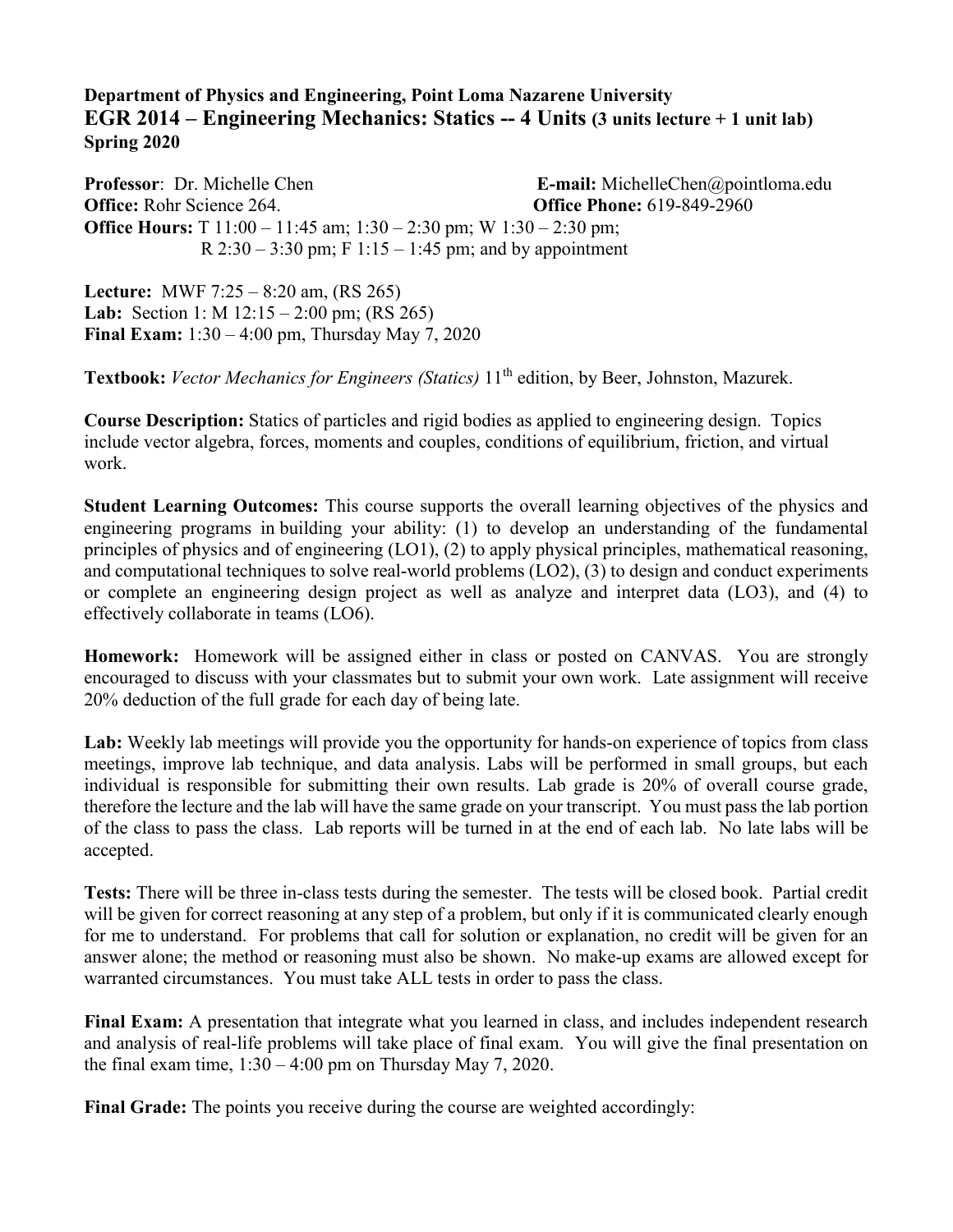| <b>Component</b> | Weight            |
|------------------|-------------------|
| Homework         | $15 \frac{9}{6}$  |
| Labs             | $^{0}/_{0}$<br>20 |
| <b>Tests</b>     | 45 $\%$           |
| Final Exam       | $\frac{0}{0}$     |

The grade you earn in this course is based on the following scale:

| A |                                                                               | $B+$ |  |                                                                   |  |  |
|---|-------------------------------------------------------------------------------|------|--|-------------------------------------------------------------------|--|--|
|   | $S \ge$   91.0   89.5   87.5   81.0   79.5   77.5   71.0   69.5   67.5   61.0 |      |  |                                                                   |  |  |
|   |                                                                               |      |  |                                                                   |  |  |
|   |                                                                               |      |  | 89.5   87.5   81.0   79.5   77.5   71.0   69.5   67.5   61.0   57 |  |  |

**University Mission:** Point Loma Nazarene University exists to provide higher education in a vital Christian community where minds are engaged and challenged, character is modeled and formed, and service is an expression of faith. Being of Wesleyan heritage, we strive to be a learning community where grace is foundational, truth is pursued, and holiness is a way of life.

**Department Mission:** The Physics and Engineering Department at PLNU provides strong programs of study in the fields of Physics and Engineering. Our students are well prepared for graduate studies and careers in scientific and engineering fields. We emphasize a collaborative learning environment which allows students to thrive academically, build personal confidence, and develop interpersonal skills. We provide a Christian environment for students to learn values and judgment, and pursue integration of modern scientific knowledge and Christian faith.

**Attendance:** Attendance is expected at each class session. In the event of an absence you are responsible for the material covered in class and the assignments given that day.

Regular and punctual attendance at all classes is considered essential to optimum academic achievement. If the student is absent from more than 10 percent of class meetings, the faculty member can file a written report which may result in de-enrollment. If the absences exceed 20 percent, the student may be deenrolled without notice until the university drop date or, after that date, receive the appropriate grade for their work and participation. See [Attendance Policy](https://catalog.pointloma.edu/content.php?catoid=28&navoid=1761#Class_Attendance) in the in the Undergraduate Academic Catalog.

**Class Enrollment:** It is the student's responsibility to maintain his/her class schedule. Should the need arise to drop this course (personal emergencies, poor performance, etc.), the student has the responsibility to follow through (provided the drop date meets the stated calendar deadline established by the university), not the instructor. Simply ceasing to attend this course or failing to follow through to arrange for a change of registration (drop/add) may easily result in a grade of F on the official transcript.

**Academic Accommodations:** While all students are expected to meet the minimum standards for completion of this course as established by the instructor, students with disabilities may require academic adjustments, modifications or auxiliary aids/services. At Point Loma Nazarene University (PLNU), these students are requested to register with the Disability Resource Center (DRC), located in the Bond Academic Center. [\(DRC@pointloma.edu](mailto:DRC@pointloma.edu) or 619-849-2486). The DRC's policies and procedures for assisting such students in the development of an appropriate academic adjustment plan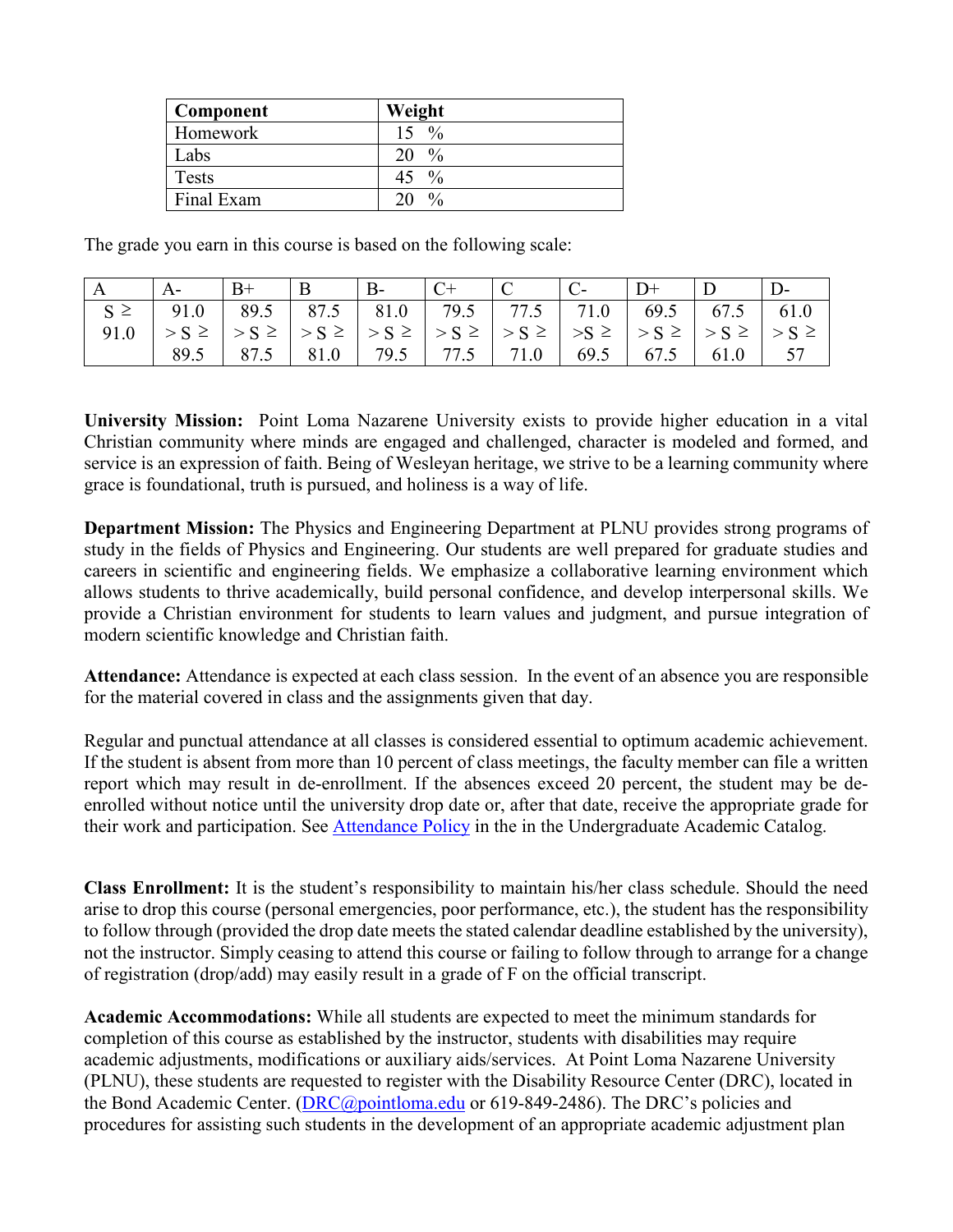(AP) allows PLNU to comply with Section 504 of the Rehabilitation Act and the Americans with Disabilities Act. Section 504 (a) prohibits discrimination against students with special needs and guarantees all qualified students equal access to and benefits of PLNU programs and activities. After the student files the required documentation, the DRC, in conjunction with the student, will develop an AP to meet that student's specific learning needs. The DRC will thereafter email the student's AP to all faculty who teach courses in which the student is enrolled each semester. The AP must be implemented in all such courses.

If students do not wish to avail themselves of some or all of the elements of their AP in a particular course, it is the responsibility of those students to notify their professor in that course. PLNU highly recommends that DRC students speak with their professors during the first two weeks of each semester about the applicability of their AP in that particular course and/or if they do not desire to take advantage of some or all of the elements of their AP in that course.

**Academic Honesty:** Students should demonstrate academic honesty by doing original work and by giving appropriate credit to the ideas of others. Academic dishonesty is the act of presenting information, ideas, and/or concepts as one's own when in reality they are the results of another person's creativity and effort. A faculty member who believes a situation involving academic dishonesty has been detected may assign a failing grade for that assignment or examination, or, depending on the seriousness of the offense, for the course. Faculty should follow and students may appeal using the procedure in the university Catalog. See [the catalog](https://catalog.pointloma.edu/content.php?catoid=28&navoid=1761#Academic_Honesty) for definitions of kinds of academic dishonesty and for further policy information.

**Final Exam: Date and Time:** The final exam date and time is set by the university at the beginning of the semester and may not be changed by the instructor. This schedule can be found on the university website and in the course calendar. No requests for early examinations will be approved. Only in the case that a student is required to take three exams during the same day of finals week, is an instructor authorized to consider changing the exam date and time for that particular student. Final Exam for this course is at 1:30 – 4:00 pm on Thursday May  $7<sup>th</sup>$ , 2020.

**Copyright Protected Materials:** Point Loma Nazarene University, as a non-profit educational institution, is entitled by law to use materials protected by the US Copyright Act for classroom education. Any use of those materials outside the class may violate the law.

**Credit Hour:** In the interest of providing sufficient time to accomplish the stated course learning outcomes, this class meets the PLNU credit hour policy for a 4 unit class delivered over 15 weeks. 3 units are for lectures and 1 unit is for labs. Specific details about how the class meets the credit hour requirements can be provided upon request.